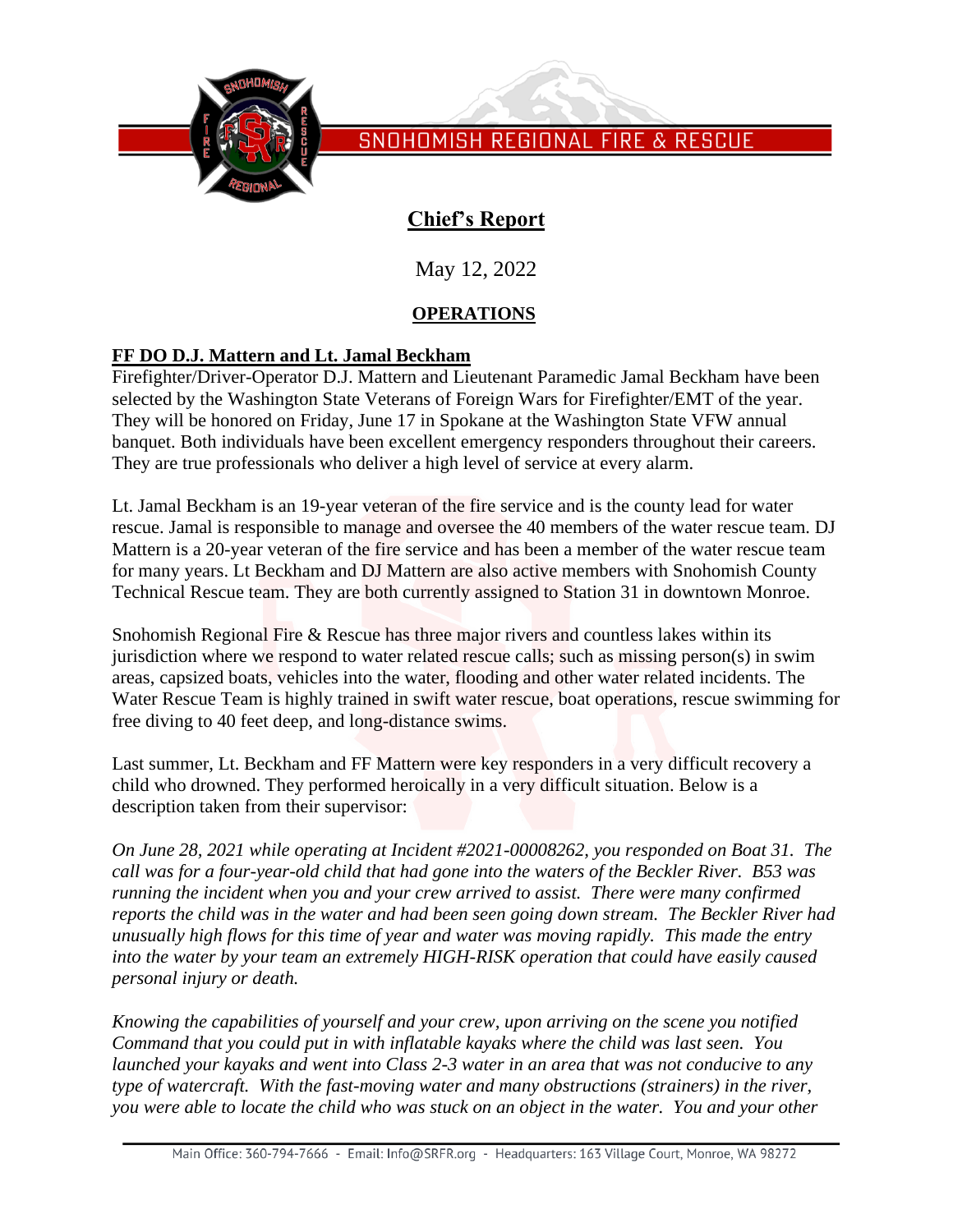

*crew member performed a difficult retrieval of the child and were able to get the child to a location where all three of you were extracted by helicopter.*

Congratulations FF DO Mattern and Lt. Beckham! We are all honored to serve with you.

### **Fire Recruit Academy Graduation**

Congratulations to our ten new firefighters who successfully graduated from the Snohomish County Fire Recruit Academy. The graduation ceremony was held at Snohomish County Fire District 4 Headquarters on May 5. B.C. Brian Hyatt gave an excellent Keynote speech. The firefighters are currently assigned to post academy training and will be assigned to shift in next two weeks.

The ten SRFR graduate firefighters are:

- Caitlin Dantzscher
- Nicholas Deline
- Ross Fahlen
- Matthew Fineman
- Bradley Gilbert
- Lorenzo Mendoza
- Christopher Pack
- Patrick Siler
- Mason Timm
- Robby Vaughn

Thanks to all who assisted the new firefighters in the academy especially, the cadre, Lt. Sam Langheld, and the Company Officers; Lt. John Cook, Lt. Chris Harrott, and Lt. Randy Mickels.

#### **Battle of the Badges 2022**

On Sunday, May 1, SRFR and the Monroe Police Department met on the baseball diamond at Lake Tye Park to compete in the annual Battle of the Badges charity baseball game. The event supports the Big Heart Big Smile Foundation which helps children in need. It was a great day and a fun game. Our hats are off to Monroe PD as they came up with more runs and won the game. Thanks to Coach Scott Rybar for leading the SRFR team. We will get them next year!

#### **Water Rescue Training**

During the week of May 2, SRFR hosted our annual water rescue academy. Twenty students from five agencies attended. Special thanks to the SRFR water rescue team. SRFR is fortunate to have high caliber water rescue technicians who lead the way.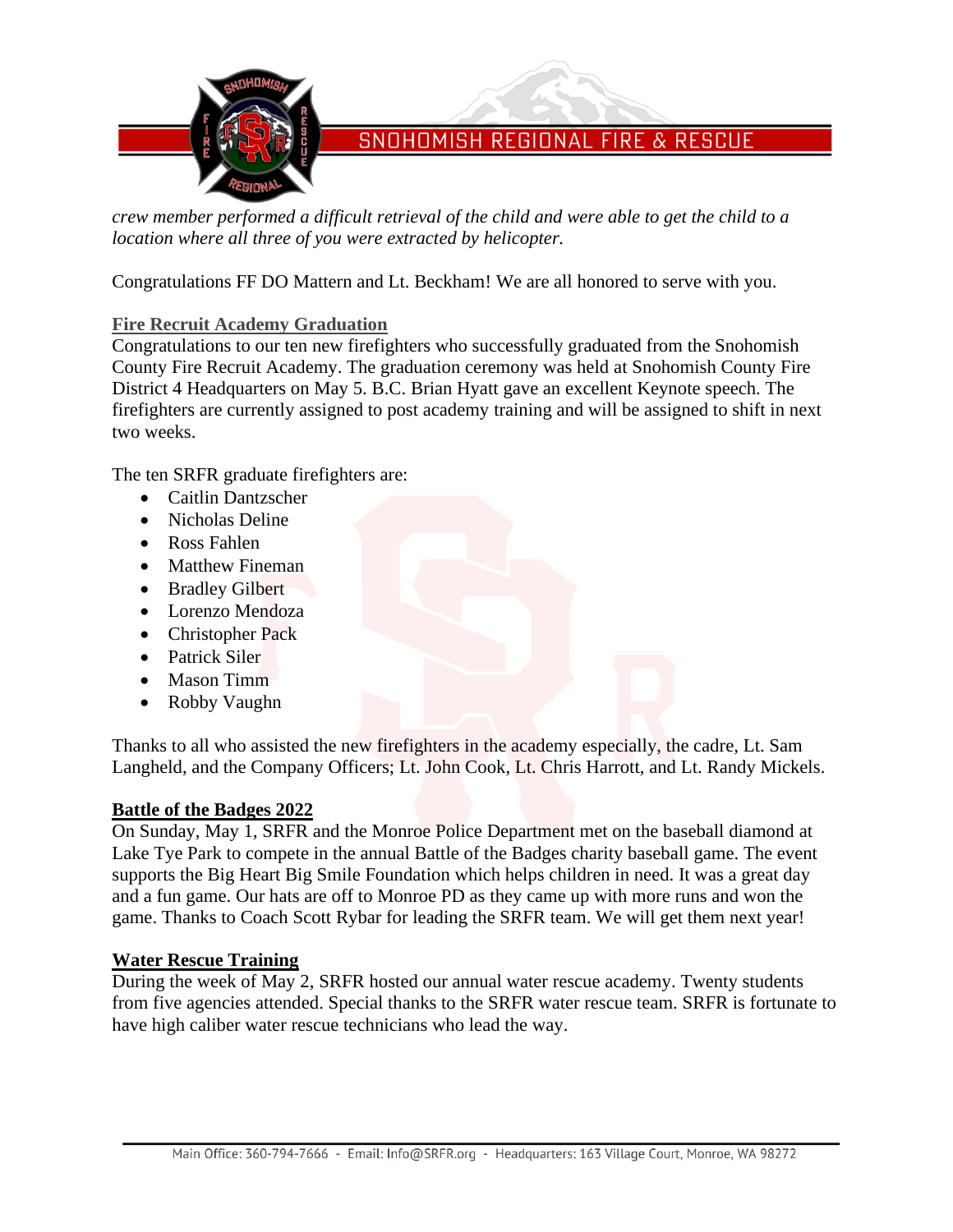

#### **Fire 7 Foundation**

A hearty thank you to SRFR firefighters who through the Fire 7 Foundation, recently helped a family who lost everything in a fire in the Lake Roesiger area. The Fire 7 Foundation made a generous financial donation to help the family buy clothing and other personal items.

The Fire 7 Foundation was created by SRFR firefighters and is a 501(c)(3) non-profit organization. The mission of the foundation is to support the community and fire service family during times of need through financial, education and emotional means.

The Fire 7 Foundations supports the ongoing health, safety, education and wellness of firefighters and the great community we serve.

Examples of past giving include:

- Firefighters recognize a need and buy a coat for a citizen in need
- Financial support for the Community CRP program
- Holiday gift giving to community members in need
- Financial assistance to the Adolescent Shoe Program

To donate to the Fire 7 Foundation please go to the website fire7.org.

#### **Lake Stevens Chamber Luncheon**

On May 5, staff attended the Lake Stevens Chamber Luncheon. The Luncheon included a presentation regarding the economy and retail sales in the State of Washington.

#### **Evergreen Hospital Monroe**

Thank you to Evergreen Hospital in Monroe for hosting a lunch to honor first responders on May 11. Representatives from SRFR, Gold Bar Fire, and Monroe Police attended.

#### **Monroe Pastors Association**

On May 12, Chief O'Brien and D.C. Read spoke with the Monroe Pastor's Association about the need for and duties and responsibilities of chaplains. SRFR is actively recruiting chaplains.

#### **Vaccine Mandate Accommodation Review**

Human Resources is in the process of reviewing accommodations on an individual basis for employees who have a religious or medical exemption regarding the Governor's Vaccine Mandate. Our goal is to be able to offer shift work accommodations by June 1.

#### **Apparatus and Vehicle Replacement Plan**

Staff are in the process of auditing and updating the SRFR Apparatus and Vehicle Replacement Plan. The Plan tracks the future replacement for district's fleet of fire engines, ladder trucks, aid units, and all other vehicles. Staff is anticipates presenting the updated Plan to the Board and Finance Committee on May 31.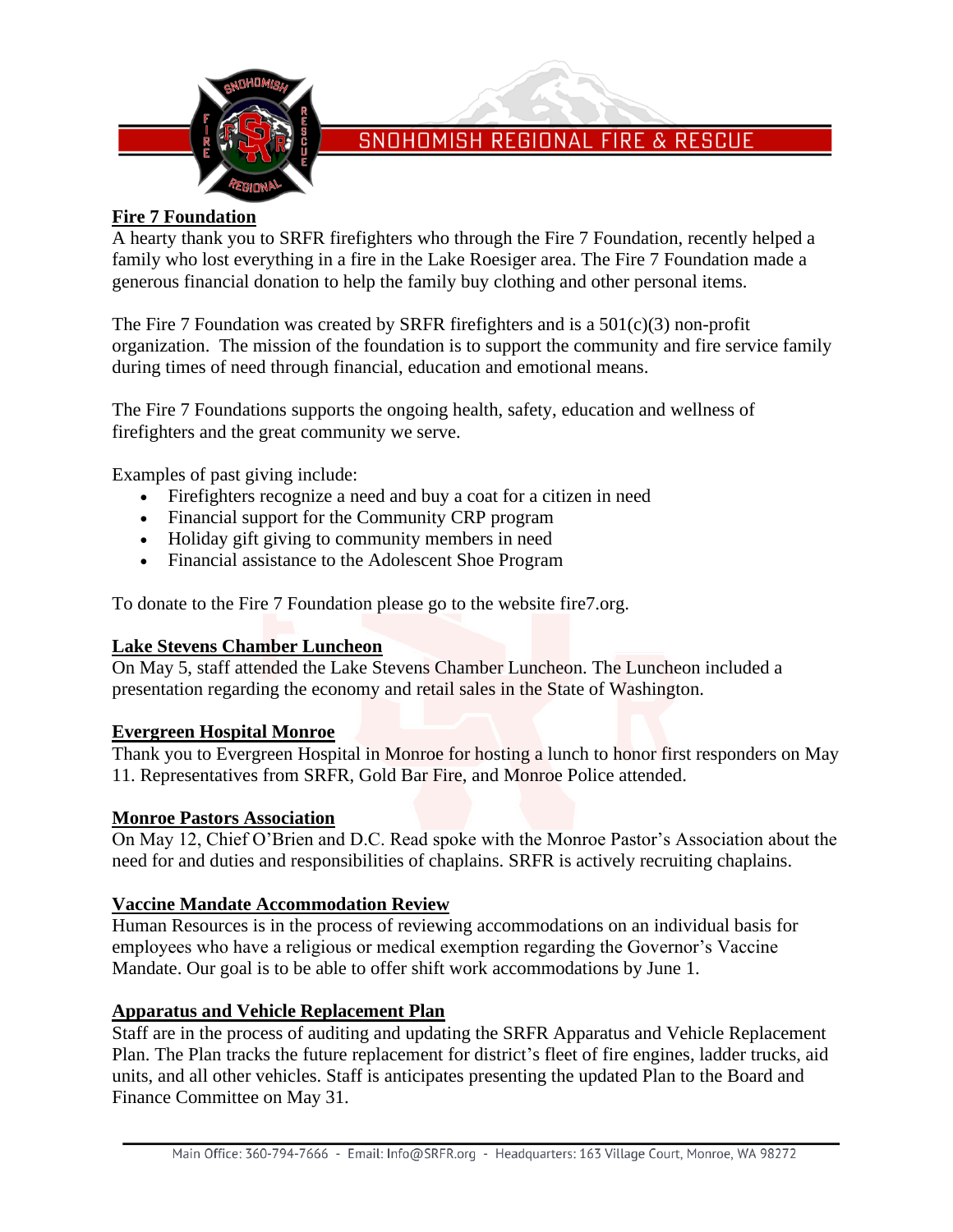

## **PLANNING**

### **Community Relations**

Public Education Updates:

School YTD: 2nd Grade Classes Visited: **36 out of 77** High School Classes: **14 Classes** (Firefighter Careers, Hands Only CPR)

- o **April 7th - May 5th**
	- Monroe High School: **1**
	- Cavelero Mid-High: **13**
- o Scheduled: **4 (2nd Grade)**

Adult & Senior Safety Classes YTD: **6**

- o April 13 Disaster Preparedness Class: **7 Attendees**
- o The next class is Aging in Place on **May 11th**

Birthday Messages & Letters to Students

- 2 Birthday Messages
- **EXECTED 1.1 Letters sent to students at Kokanee Elementary and Highland Elementary in response** to letters received from four 2nd Grade Classes (3 Kokanee, 1 Highland)

### Social Media Snapshot: **April 7th – May 4th**

- **70** Posts
- **128** New Followers/Accounts
- **143,277** Impressions/Engagement/Clicks

#### External Media:

- King 5: Peyton Rings the Bell
- Komo: MVC, BC Photos
- Everett Herald: Vaccine Mandate
- Seattle Times: Vaccine Mandate
- Q13: Vaccine Mandate
- Undivided by Brandi Kruse
- Water Rescue Academy Feature

Internal Media:

- Peyton Rings the Bell
- Calandrillo Visit
- Home Education Lesson Intro